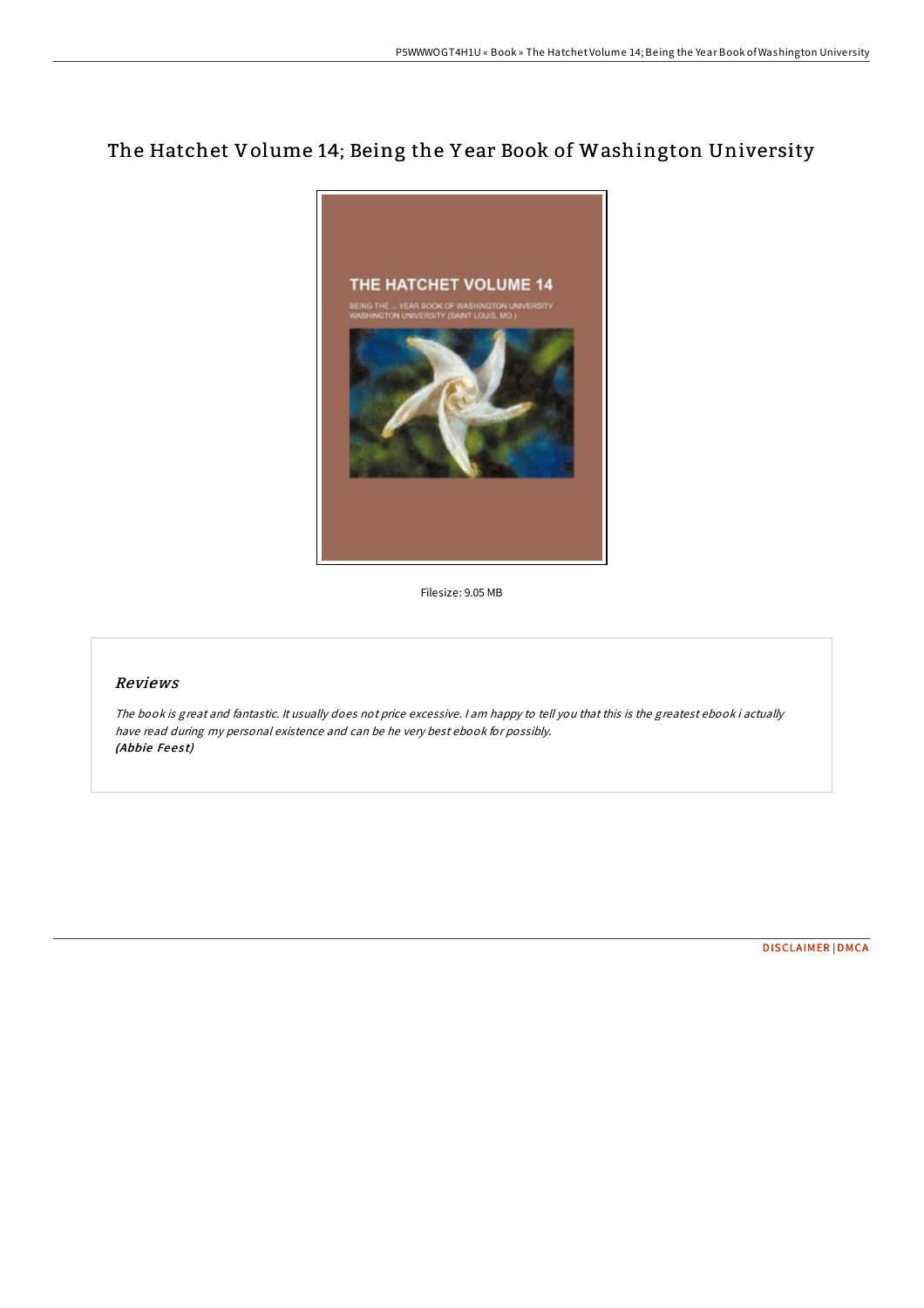## THE HATCHET VOLUME 14; BEING THE YEAR BOOK OF WASHINGTON UNIVERSITY



**DOWNLOAD PDF** 

Rarebooksclub.com, United States, 2012. Paperback. Book Condition: New. 246 x 189 mm. Language: English . Brand New Book \*\*\*\*\* Print on Demand \*\*\*\*\*.This historic book may have numerous typos and missing text. Purchasers can download a free scanned copy of the original book (without typos) from the publisher. Not indexed. Not illustrated. 1916 Excerpt: .Florence Grant Mae Levy Katherine Mcnulty Rachel Metcalfe Katherine Middleton Ruth Miller Gladys Moone Beatrice Moore Marguerite Morrill Mignon Morrow Helen Milius Maude Miller Augusta Parker Clara Parks Jessamine Price Luella Quinn Margaret Ray Senta Retter Virginia Rhodes Constance Roach Margaretha Roth Edith Rowe Melba Ryan Zella Siegfried Eleanor Stevens Anna Shfppard Margaret Stern Lilian Stupp Rebecca Stites Lucy Taylor Theodora Thatcher Olive Underhill Georgia Wittich Blanch Walsh Women s atretics (WIMMING, hockey, aesthetic (lancing, floor work, basketball and baseball form the chief activities of Women s Athletics. Hockey was first on the list of activities. So great a number of girls came out for practice that there was more than enough material from which to pick four strong teams. The games between the classes were played with a great deal of enthusiasm. The Sophomore team was awarded the championship after a closely contested game with the Juniors. While the girls were practicing hockey, not a little interest was manifested in the Swimming Club. The Y.W.C.A. pool was rented one afternoon each week, from 4 to 6, for the university girls, and season tickets were sold to about fifty girls. The season lasted through the months of September, October and November. The club was resumed when the winter months wrere over. During the winter months, basketball claimed prior attention. As in the hockey season, a great number of girls came out to practice. Good Freshmen, Sophomore and Junior teams were chosen. But because of the inability...

 $\mathbf{r}$ Read The Hatchet Volume 14; Being the Year Book of [Washing](http://almighty24.tech/the-hatchet-volume-14-being-the-year-book-of-was.html)ton University Online Download PDF The Hatchet Volume 14; Being the Year Book of [Washing](http://almighty24.tech/the-hatchet-volume-14-being-the-year-book-of-was.html)ton University